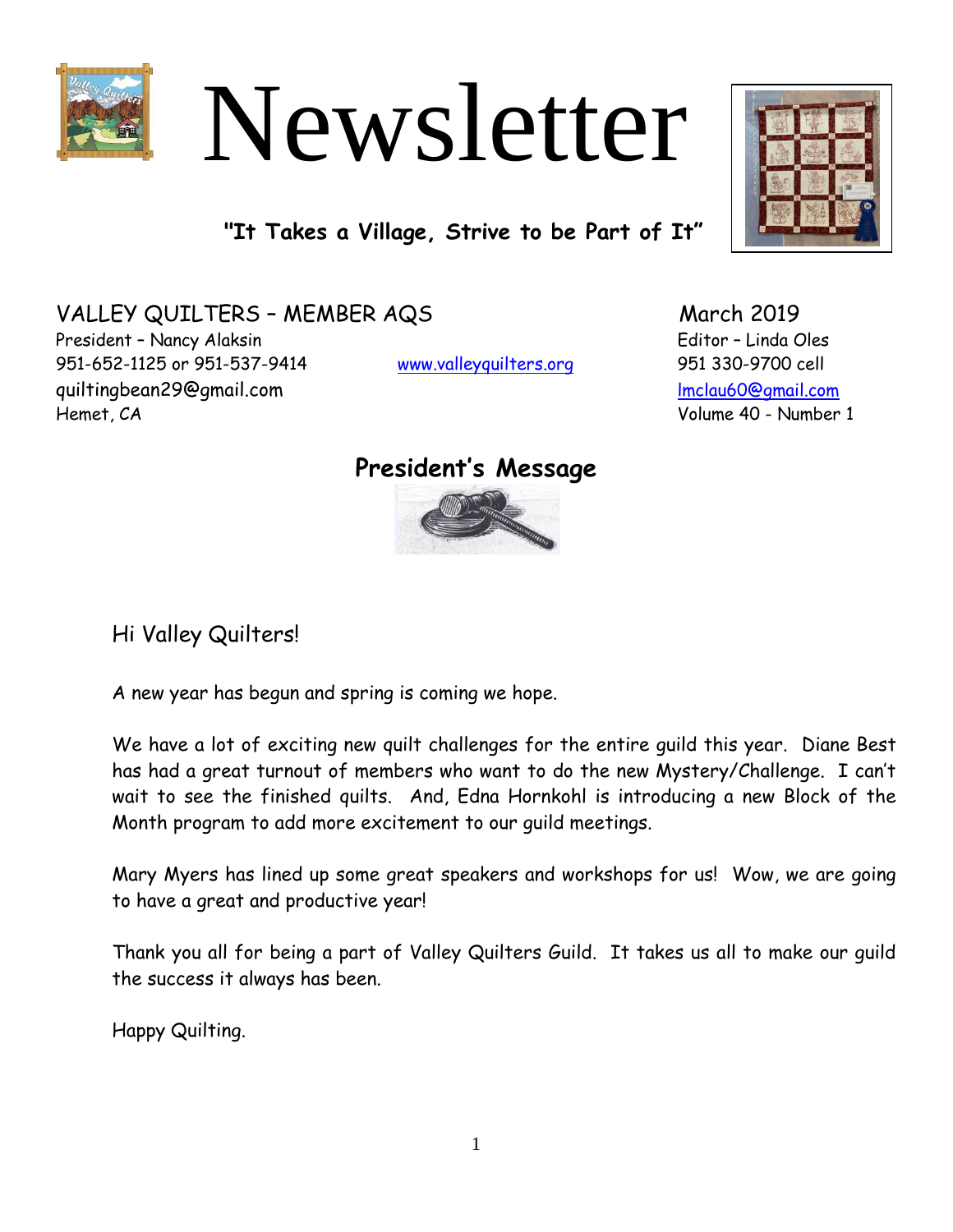# **Quilters Calendar**

**March 18 & 25** Needle Yakkers **March 26** VQ Guild Meeting, Seven Hills Clubhouse 9:30 am **April 8** VQ Board Mtg. & Needle Yakkers **April 15** Needle Yakkers & Mini Workshop **April 22** Needle Yakkers **April 29** Needle Yakkers - Sew-in

## **Membership**

Linda St. Jean, 2nd Vice President

March is the beginning of our new 2019- 2020 Guild year. We start the new year with a total membership of 102. Attendance for the February meeting was 67, including new members: Amy Mora, Merri Snow-Houdyshell, and Wendy Van Eman. We also have an additional new member, Sue Roberts and a rejoining member, Edna Wright. Please be sure to introduce yourself to these ladies and welcome them to our Guild.

The new 2019-2020 Valley Quilters Guild directory will be available at the sign-in desk at the March Guild meeting. Every effort has been made to assure all information in the directory is current and accurate. Please do review your personal information and advise Membership of any needed changes. Let me know if you have any questions.

## **Programs**

Mary Myers, 1st Vice President

The March meeting speakers will be Hemet Hospice and C.A.S.A. who will share with us about our security quilts. I think it will be nice to learn what happens to the quilts after they leave Needle Yakkers.

## **Hospitality**

Geri Hauser

### **March Snacks Sign-up:**

Vannarin Warner Judy B. Nancy Witt Nancy Alaksin Cinda Olivas Sally B. Becky Larson Elaine Robertson JoAnn Gregory Joan Dorr Doris Rogers Linda Oles

## **Scholarship Quilts** Cinda Olivas

Please bring scholarship quilts to Cinda **no later than the March meeting**. Thank you. April's guild meeting is scholarship breakfast.



**JOHN DORR** REALTOR ASSOCIATE<sup>®</sup> (951) 805-3222 CELLULAR (951) 244-1867, 800 543-4038 BUS.<br>(951) 244-5306 FAX JDORR@CBABR.COM  $\mathbb{B}_{MLS}$  $O: 9$ 31620 RAILROAD CANYON ROAD CANYON LAKE, CA 92587

Each Office is Independently Owned and Operated

Cal BRE# 00876708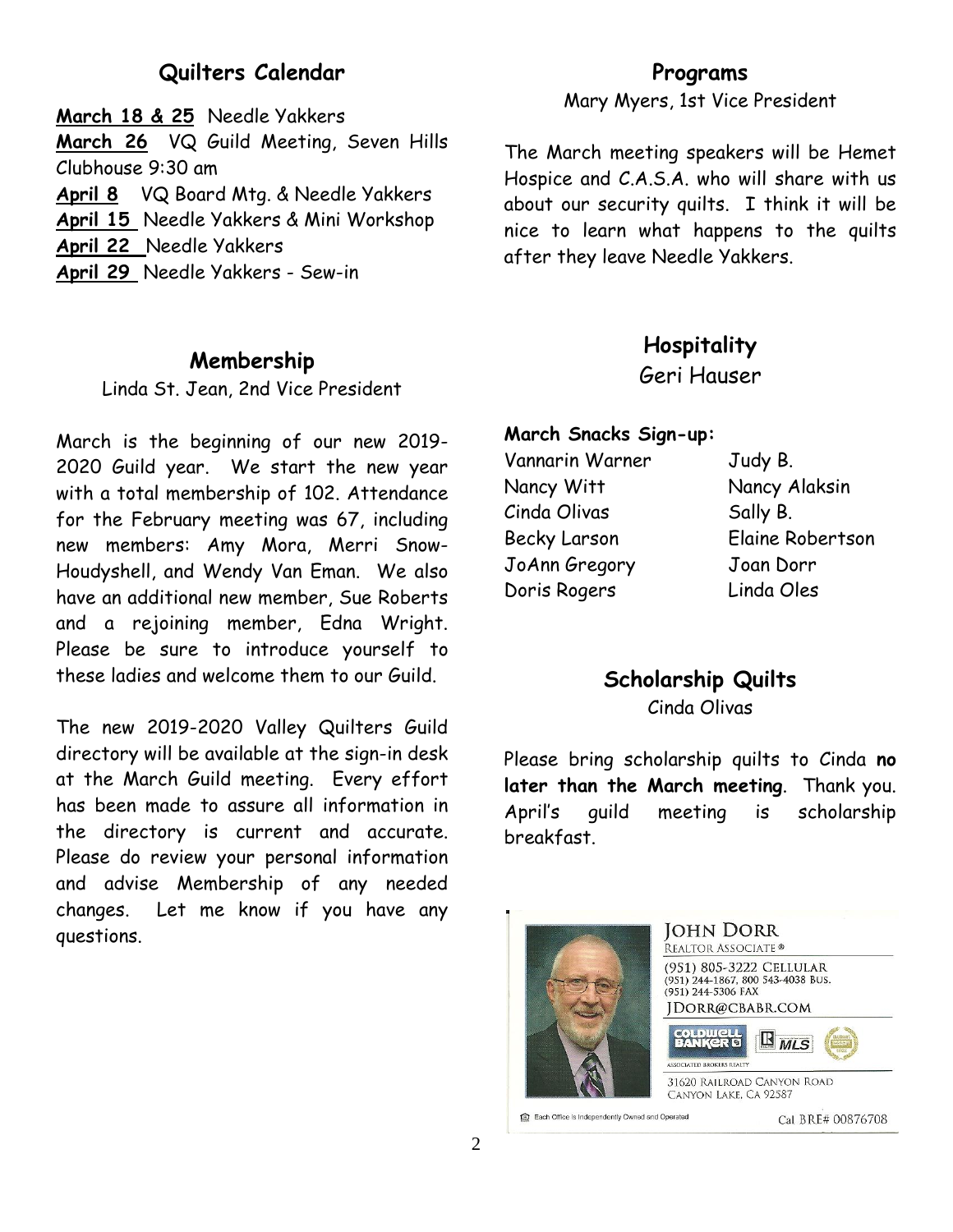# **Fat Quarter Fun** Joan Torbett and Jenelle Pickett



February fat quarters were won by Jenelle Pickett and Nancy Smith. Congratulations!

**March Fat Quarter:** Spring Colors

**Mary Ann's Tax Service** Mary Ann Olsen, Owner 502-C Chaney St, Lake Elsinore, Ca 92530

#### **Mailing Address** 31500 Grape St #3-340 Lake Elsinore, Ca 92532

Phone: 951-288-5879 Fax: 951-329-5175 e-mail: MaryAnnsTaxes@gmail.com







- 
- 
- 3 Pat Newsome 13 Charlene Bowman 4 Sue Roberts 20 Doris Rogers 12 Evelyn Eilers 21 Midge Kincaid 13 Kathy Smigun 28 Yvonne Pope

# **Mary Ann's Quilting**

Custom Long Arm Quilting

Mary Ann Olsen 951-288-5879 e-mail dp.maryann@gmail.com

Address 34844 Glory Lane Wildomar, Ca 92595

Suite 3-340

**Mailing Address** 

31500 Grape St Lake Elsinore, Ca 92532 **Sunshine & Shadows** Marianne Crouch

Glad to see you're recovering from your recent surgery Juergen Roesler. Our condolences to Hope Mulstay, her Mother recently passed away. Please keep all guild members in your thoughts and prayers.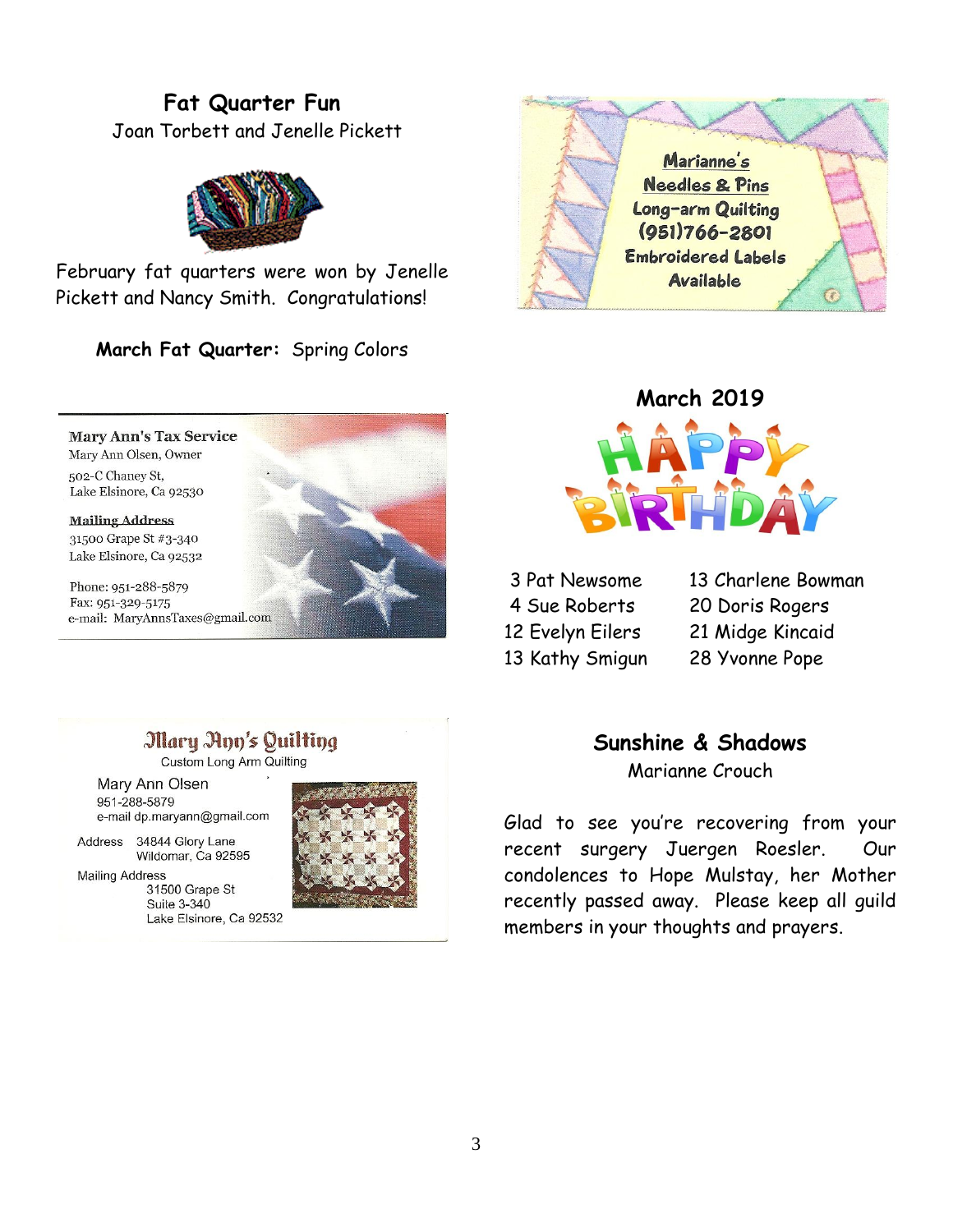



## **Security Quilts:**

It is time to get back to making security quilts. We will have kits for you to take home at the upcoming guild meeting. Please join us most Monday mornings at Valley-Wide Recreation Center, 901 W. Esplanade Ave. in San Jacinto from 9 a.m. to 11 a.m. to tie quilts and yak.

## **Our next "Sew-In" is April 29, 2019**

The need is great here in our Hemet Valley and our security quilts are very much appreciated.

Please return any quilts that you have taken home to sew. Your help is very important to our being able to give away quilts.

# **Needle Yakkers**

Betty Barney



Needle Yakkers meets most Monday mornings at 9 a.m. at Valley-Wide Recreation Center to yak, quilt, tie security quilts or bring your own project. If you are a new or newer member wanting to find out more about quilting, help with a project, or want to find some new friends, come to Needle Yakkers! All members are welcome.

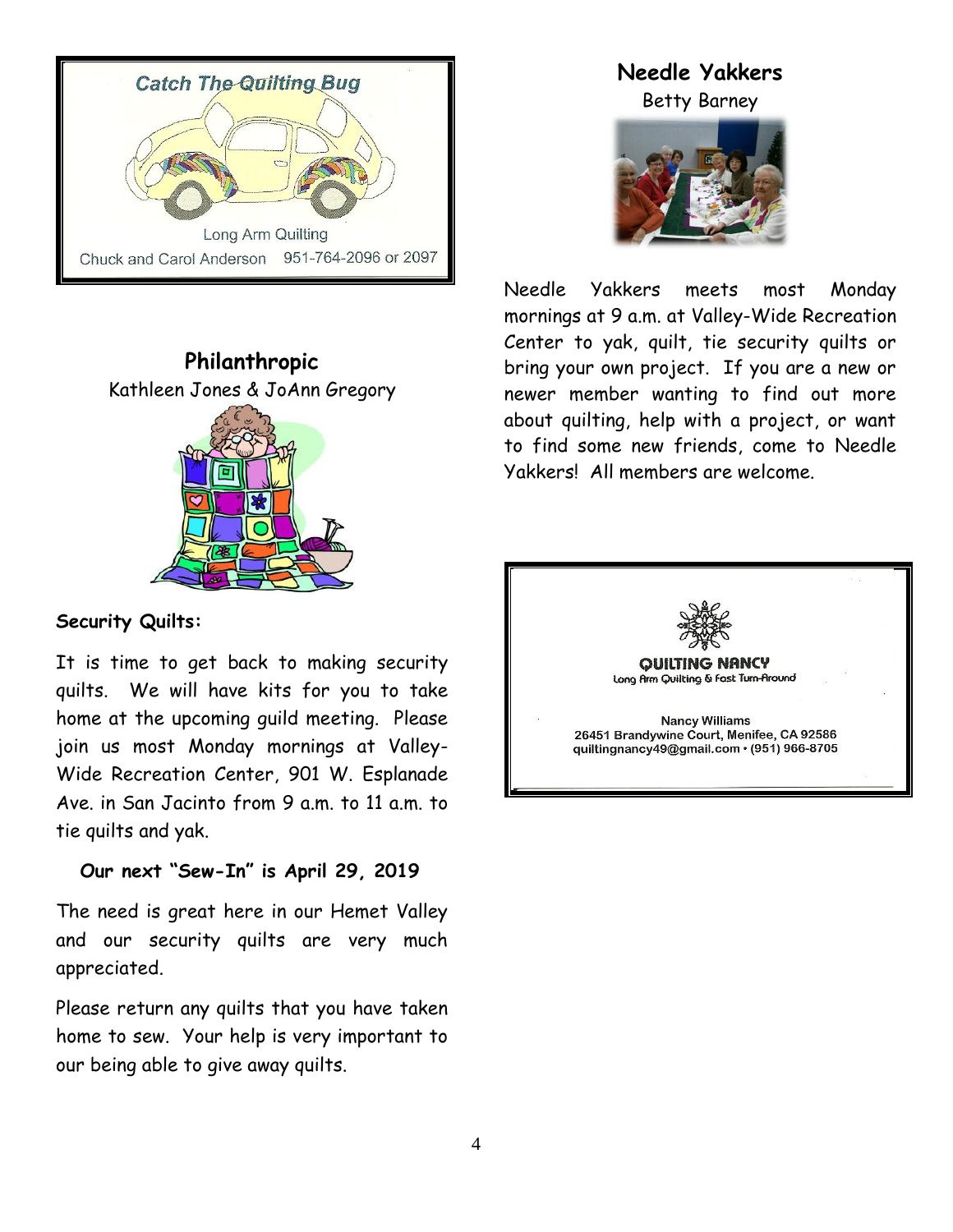

## **Block of the Month** Edna Hornkohl

We will be starting a BLOCK OF THE MONTH at our March meeting. You will receive the first month's pattern, along with a picture of the finished quilt. You will need to supply the fabric. If you bring your completed square to the following month's meeting, your name will go into a drawing. A winner will be drawn at the end of twelve months. The more blocks completed on time, the more times your name will be in the drawing. You can pick up the next pattern even if you haven't completed your block, however, your name will not be put in the drawing. If you have any questions, please text or call me @ 951-743-0934. I will be sitting at the long table. Come and join in.

**There is no cost! Use your stash!**

**Mini Workshops** Kathleen Jones

Thanks for the great response we got about mini workshops. Workshops will all be on Monday's at Valley Wide from 1 p.m. – 4 p.m.

Remember that a \$5 fee is required at time of sign up or at least the month before. Also, the schedule is dependent upon enough members signing up to make it worthwhile for the teacher to hold the class, so if you are interested, please sign up so we will have enough people to hold the class. This \$5 fee will be returned to you at the workshop if you attend. Mini workshops are for sharing techniques and skills with our guild members.

| <b>Beginning Hand Quilting</b> |
|--------------------------------|
| With Wanda Souza               |
| Beginning Appliqué with        |
| Rosalie Reed                   |
| Quilt As You Go with           |
| Kathleen Jones                 |
| Sharpen Your Knowledge         |
| of Needles and Thread          |
| With Lou Majerus               |
|                                |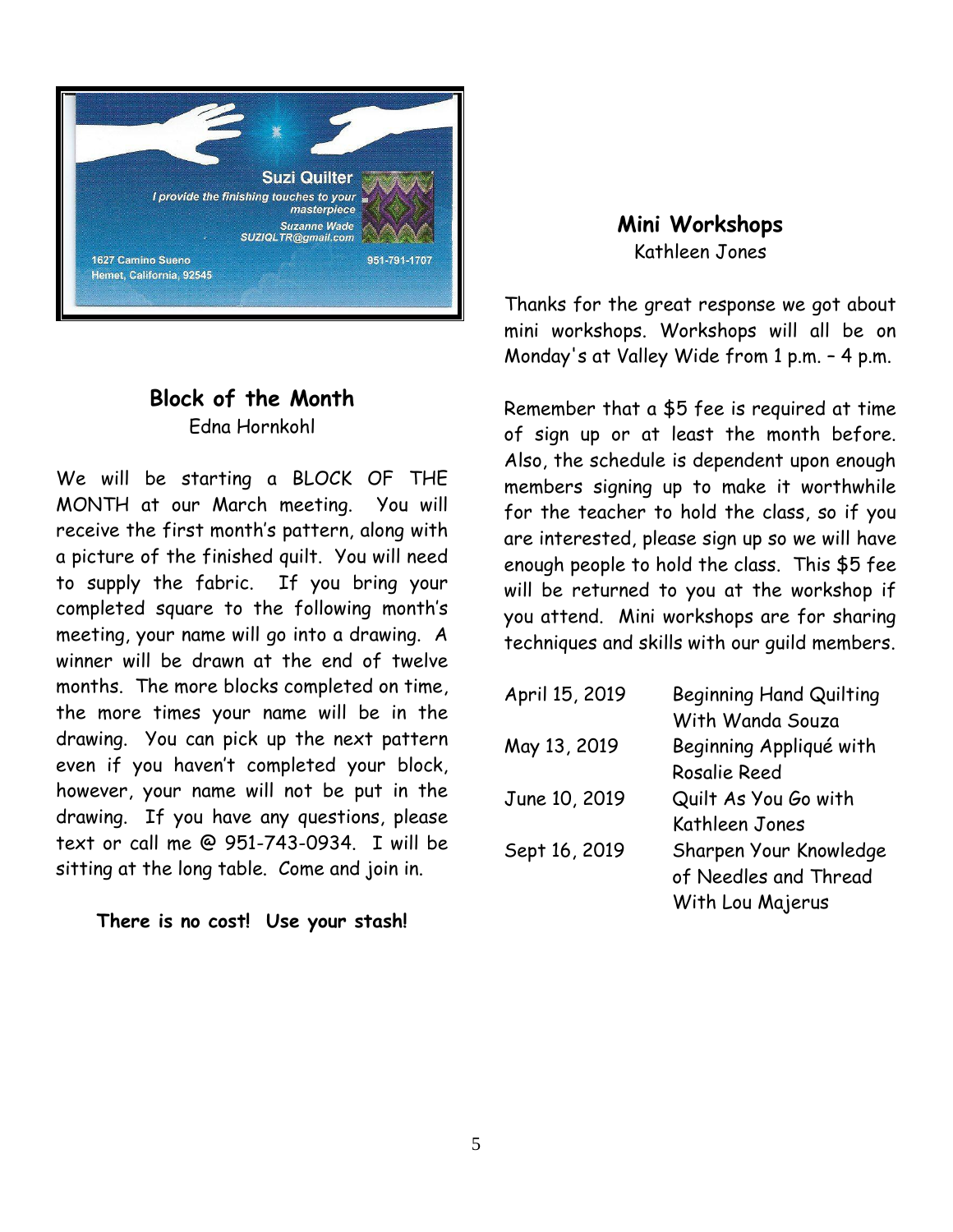**February Show & Tell** Sue Leuschen

Kathleen Jones - Quilt Suzanne Wade – QOV & beige/blue quilt Mike Yeager – Oriental Obsession Joan Torbett – Fall Stars & Meandering Mini Shirley Mikris – Cute animal baby quilt Judy Bjorklund – bright baby quilt Kathy Smigun – Two small quilts Sally Hill – Small fruit quilt Cinda Olivas – Large postage stamp quilt Sue Leuschen – light purple snow ball quilt



# **2019 Mystery/Challenge** Diane Best

Wow, we have 38 quilters signed up for the mystery/challenge. Now I have to find a bolt of fabric large enough to fill our need. There's only 15 yards or so on a full bolt so the search is on. Thank you so much for trusting me. See you at Guild.



# **Elaine's Nifty Needle**



417-230-1756 cegiometti@verizon.net **Longarm Quilting** custom and edge-to-edge Fast turnaround

#### **Elaine Giometti**

1469 Camino Sueno Hemet, CA 92545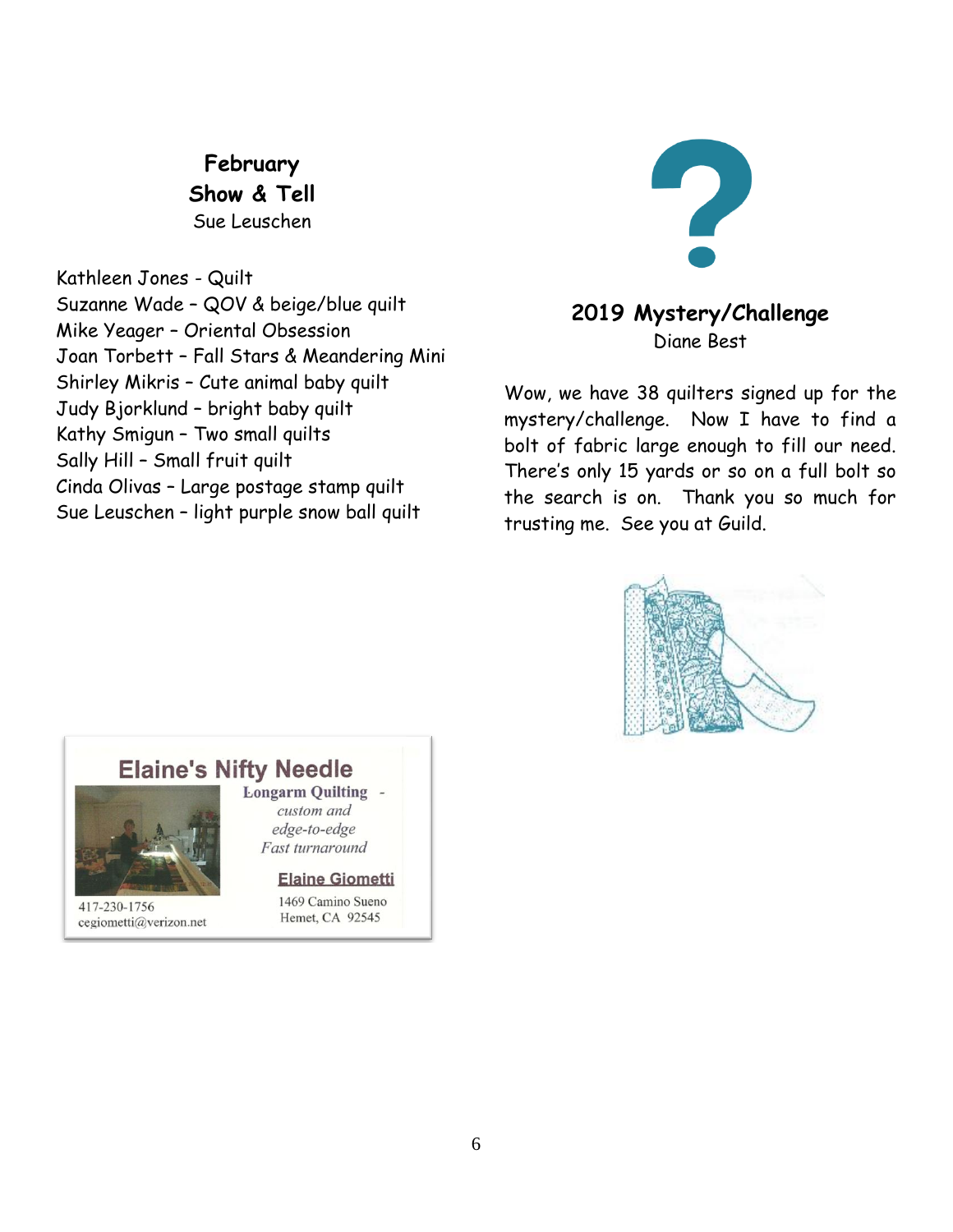

# **Pet Beds** Jenelle Pickett

If you have any extra scraps of batting or material, please contact Jenelle Pickett.